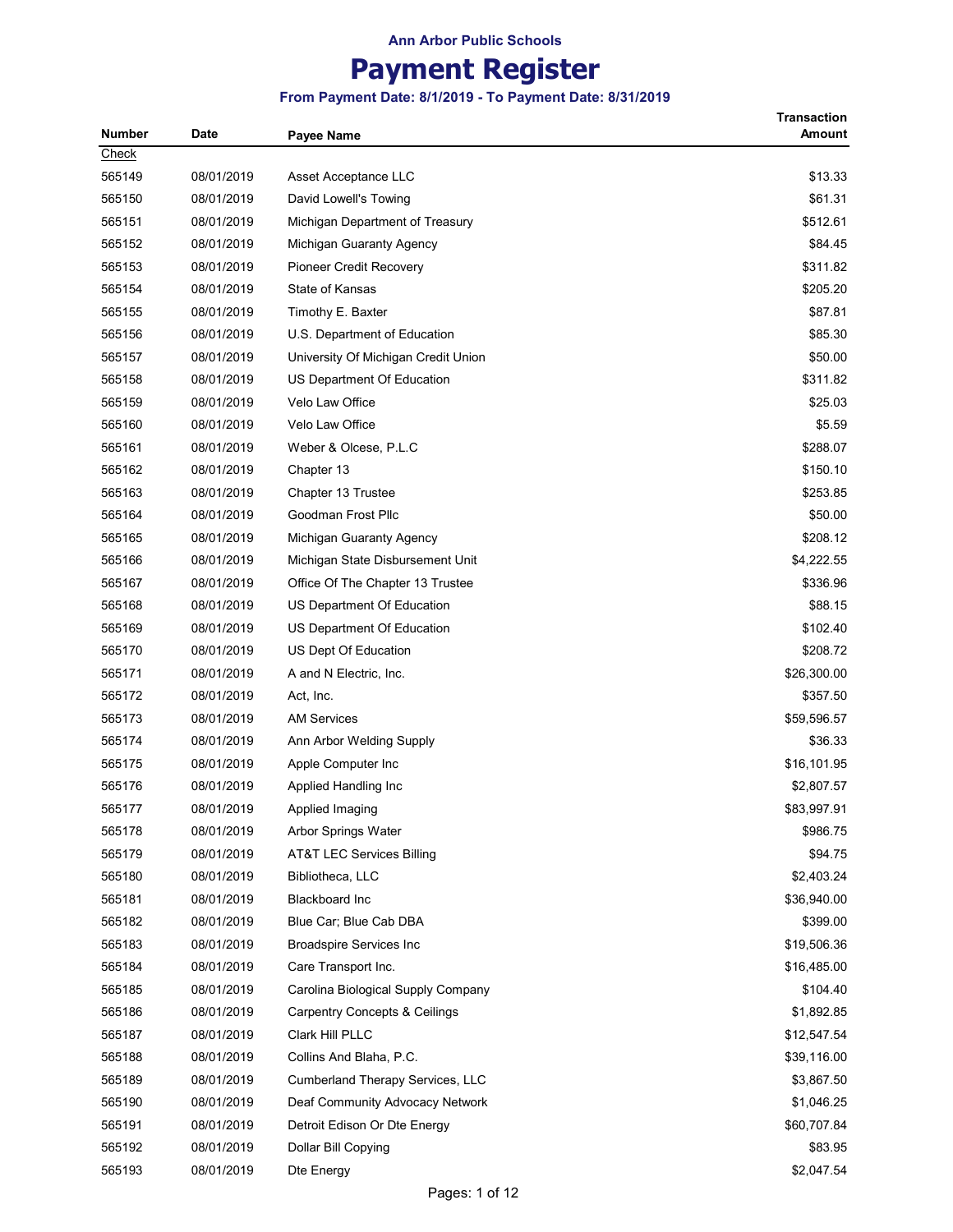# Payment Register

| 565194 | 08/01/2019 | <b>East Institutes</b>                                | \$2,710.00   |
|--------|------------|-------------------------------------------------------|--------------|
| 565195 | 08/01/2019 | Edgenuity, Inc.                                       | \$55,000.00  |
| 565196 | 08/01/2019 | ExploreLearning, LLC                                  | \$16,375.00  |
| 565197 | 08/01/2019 | F5 Networks, Inc Corporate Headquarte                 | \$2,159.40   |
| 565198 | 08/01/2019 | Ferguson Enterprises, Inc.                            | \$305.99     |
| 565199 | 08/01/2019 | Follett School Solutions, Inc.                        | \$2,632.58   |
| 565200 | 08/01/2019 | Grainger                                              | \$1,772.40   |
| 565201 | 08/01/2019 | Grand Traverse Resort and Spa, LLC                    | \$2,712.60   |
| 565202 | 08/01/2019 | iCademy Global                                        | \$350.00     |
| 565203 | 08/01/2019 | Iron Mountain                                         | \$18,387.51  |
| 565204 | 08/01/2019 | J W Pepper & Sons, Inc.                               | \$45.10      |
| 565205 | 08/01/2019 | J.C. Ehrlich Pest Control                             | \$2,339.00   |
| 565206 | 08/01/2019 | Jackson Service Company                               | \$315.00     |
| 565207 | 08/01/2019 | Johnson Controls Inc                                  | \$9,080.96   |
| 565208 | 08/01/2019 | Johnstone Supply Detroit Group                        | \$22.18      |
| 565209 | 08/01/2019 | K12 Insight Llc                                       | \$35,000.00  |
| 565210 | 08/01/2019 | Leslie Science & Nature Center                        | \$1,500.00   |
| 565211 | 08/01/2019 | Mark Babula / Central Behavioral Healthcare           | \$500.00     |
| 565212 | 08/01/2019 | <b>Mediscan Staffing Services</b>                     | \$2,592.50   |
| 565213 | 08/01/2019 | Mi Assoc Of Admins Of Spec Ed Maase                   | \$990.00     |
| 565214 | 08/01/2019 | Michigan Association of School Boards                 | \$1,000.00   |
| 565215 | 08/01/2019 | Miller Canfield Paddock Stone Plc                     | \$1,888.00   |
| 565216 | 08/01/2019 | NCS Pearson, Inc.                                     | \$100.50     |
| 565217 | 08/01/2019 | Office Depot                                          | \$17,530.29  |
| 565218 | 08/01/2019 | PCMG, Inc.                                            | \$8,000.00   |
| 565219 | 08/01/2019 | <b>Pearson Education</b>                              | \$9,328.00   |
| 565220 | 08/01/2019 | PowerSchool Group, LIC                                | \$128,293.56 |
| 565221 | 08/01/2019 | Presidio Infrastructure Solutions LLC                 | \$811,816.00 |
| 565222 | 08/01/2019 | Process Results, Inc.                                 | \$1,005.00   |
| 565223 | 08/01/2019 | Project Lead The Way, Inc.                            | \$41,150.00  |
| 565224 | 08/01/2019 | <b>Quill Corporation</b>                              | \$1,004.30   |
| 565225 | 08/01/2019 | <b>RJ Landau Partners</b>                             | \$14,568.75  |
| 565226 | 08/01/2019 | <b>ROK Systems LLC</b>                                | \$625.00     |
| 565227 | 08/01/2019 | Scholastic Inc                                        | \$1,163.04   |
| 565228 | 08/01/2019 | School Specialty Inc*                                 | \$52.35      |
| 565229 | 08/01/2019 | Sehi Computer Products, Inc.                          | \$71.11      |
| 565230 | 08/01/2019 | Shar Products Co.                                     | \$50.00      |
| 565231 | 08/01/2019 | <b>Shiawassee Regional Education Service District</b> | \$930.00     |
| 565232 | 08/01/2019 | Staples Advantage                                     | \$11.78      |
| 565233 | 08/01/2019 | The Arbiter                                           | \$600.00     |
| 565234 | 08/01/2019 | The Enrico Group                                      | \$16,919.54  |
| 565235 | 08/01/2019 | The University of Michigan                            | \$14,000.00  |
| 565236 | 08/01/2019 | Trane Co.                                             | \$4,946.32   |
| 565237 | 08/01/2019 | Two Way Radio Gear, Inc.                              | \$1,757.00   |
| 565238 | 08/01/2019 | Tyler Technologies, Inc.                              | \$11,614.50  |
| 565239 | 08/01/2019 | W.J. O'Neil Company                                   | \$17,611.69  |
| 565240 | 08/01/2019 | Washtenaw Community College                           | \$300.00     |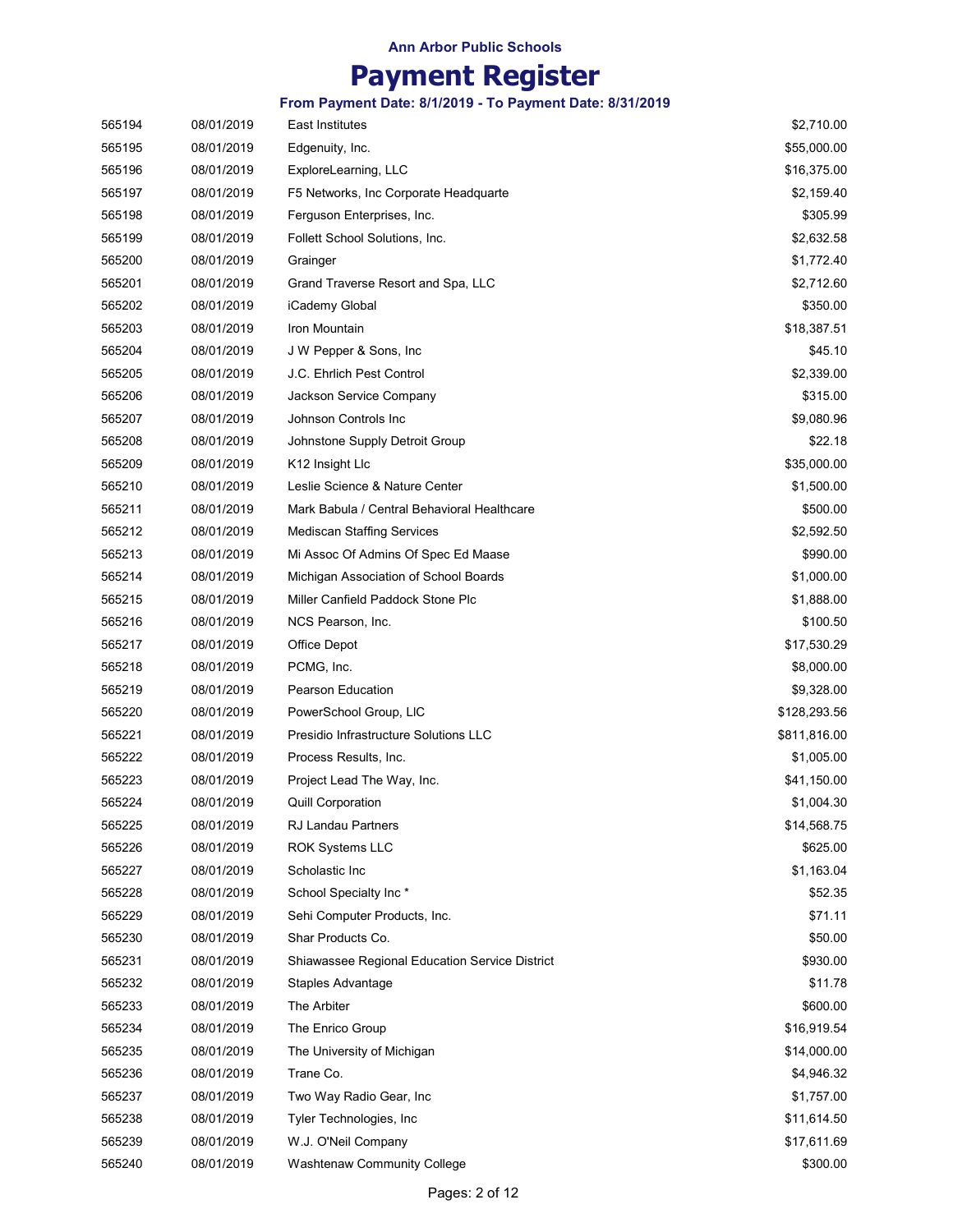# Payment Register

| 565241 | 08/01/2019 | Washtenaw Intermediate School District    | \$74,358.04  |
|--------|------------|-------------------------------------------|--------------|
| 565242 | 08/01/2019 | Kapnick Insurance Group                   | \$6,000.00   |
| 565243 | 08/01/2019 | Dapena-Baron, Marta                       | \$269.00     |
| 565244 | 08/01/2019 | GOLLA, APARNA                             | \$87.00      |
| 565245 | 08/01/2019 | Lee, Jinkoo                               | \$237.45     |
| 565246 | 08/08/2019 | A and N Electric, Inc.                    | \$4,500.00   |
| 565247 | 08/08/2019 | Adams Book Company                        | \$432.39     |
| 565248 | 08/08/2019 | Ann-Hua Chinese School                    | \$2,477.77   |
| 565249 | 08/08/2019 | Apple Computer Inc                        | \$99.00      |
| 565250 | 08/08/2019 | Applied Imaging                           | \$2,807.57   |
| 565251 | 08/08/2019 | Arbour, Edward, Milne                     | \$1,190.00   |
| 565252 | 08/08/2019 | <b>Belle Tire</b>                         | \$61.98      |
| 565253 | 08/08/2019 | <b>Binell Bros Cutlery &amp; Grinding</b> | \$118.00     |
| 565254 | 08/08/2019 | <b>CASAS Comprehensive Adult Student</b>  | \$923.46     |
| 565255 | 08/08/2019 | Central Michigan Paper (cmp)              | \$798.75     |
| 565256 | 08/08/2019 | Cintas                                    | \$58,857.38  |
| 565257 | 08/08/2019 | City Of Ann Arbor Treasurer               | \$250.00     |
| 565258 | 08/08/2019 | Colman Wolf Supply Company                | \$9,715.18   |
| 565259 | 08/08/2019 | Detroit Edison Or Dte Energy              | \$4,771.09   |
| 565260 | 08/08/2019 | Dihydro Services Inc                      | \$212.00     |
| 565261 | 08/08/2019 | Dollar Bill Copying                       | \$314.35     |
| 565262 | 08/08/2019 | Dte Energy                                | \$3,460.07   |
| 565263 | 08/08/2019 | East Institutes                           | \$615.00     |
| 565264 | 08/08/2019 | Enterprise Rent-A-Car                     | \$358.49     |
| 565265 | 08/08/2019 | Ferguson Enterprises, Inc.                | \$967.70     |
| 565266 | 08/08/2019 | Filemaker Inc                             | \$29,600.00  |
| 565267 | 08/08/2019 | Flipside Art Studio, LLC                  | \$8,732.32   |
| 565268 | 08/08/2019 | Grek Powers dba G-Powers Training         | \$17,490.70  |
| 565269 | 08/08/2019 | Hulings and Associate, LLC                | \$1,245.64   |
| 565270 | 08/08/2019 | Inspired By Science, LLC                  | \$26,905.19  |
| 565271 | 08/08/2019 | Kathy Baker                               | \$5,789.82   |
| 565272 | 08/08/2019 | Lazarus, Rebecca, Ruth                    | \$136.32     |
| 565273 | 08/08/2019 | Massp                                     | \$1,375.00   |
| 565274 | 08/08/2019 | <b>Metro Waste Service</b>                | \$1,159.65   |
| 565275 | 08/08/2019 | Michigan Bark Products, Inc.              | \$12,080.00  |
| 565276 | 08/08/2019 | Michigan Power Rodding, Inc.              | \$2,410.00   |
| 565277 | 08/08/2019 | Mini Docs, LLC                            | \$5,980.00   |
| 565278 | 08/08/2019 | Napa Auto Parts                           | \$467.91     |
| 565279 | 08/08/2019 | NeoFunds by Neopost                       | \$516.27     |
| 565280 | 08/08/2019 | NUCO <sub>2</sub> Inc                     | \$524.75     |
| 565281 | 08/08/2019 | O Captain! Education LLC                  | \$3,350.00   |
| 565282 | 08/08/2019 | Oakland University Billing & Collection   | \$675.00     |
| 565283 | 08/08/2019 | Office Depot                              | \$3,321.25   |
| 565284 | 08/08/2019 | Pearson Education, Inc.                   | \$73,979.04  |
| 565285 | 08/08/2019 | Pearson Education, Inc.                   | \$139,468.00 |
| 565286 | 08/08/2019 | Pegasus Entertainment, Inc.               | \$1,790.00   |
| 565287 | 08/08/2019 | <b>Pitney Bowes</b>                       | \$452.79     |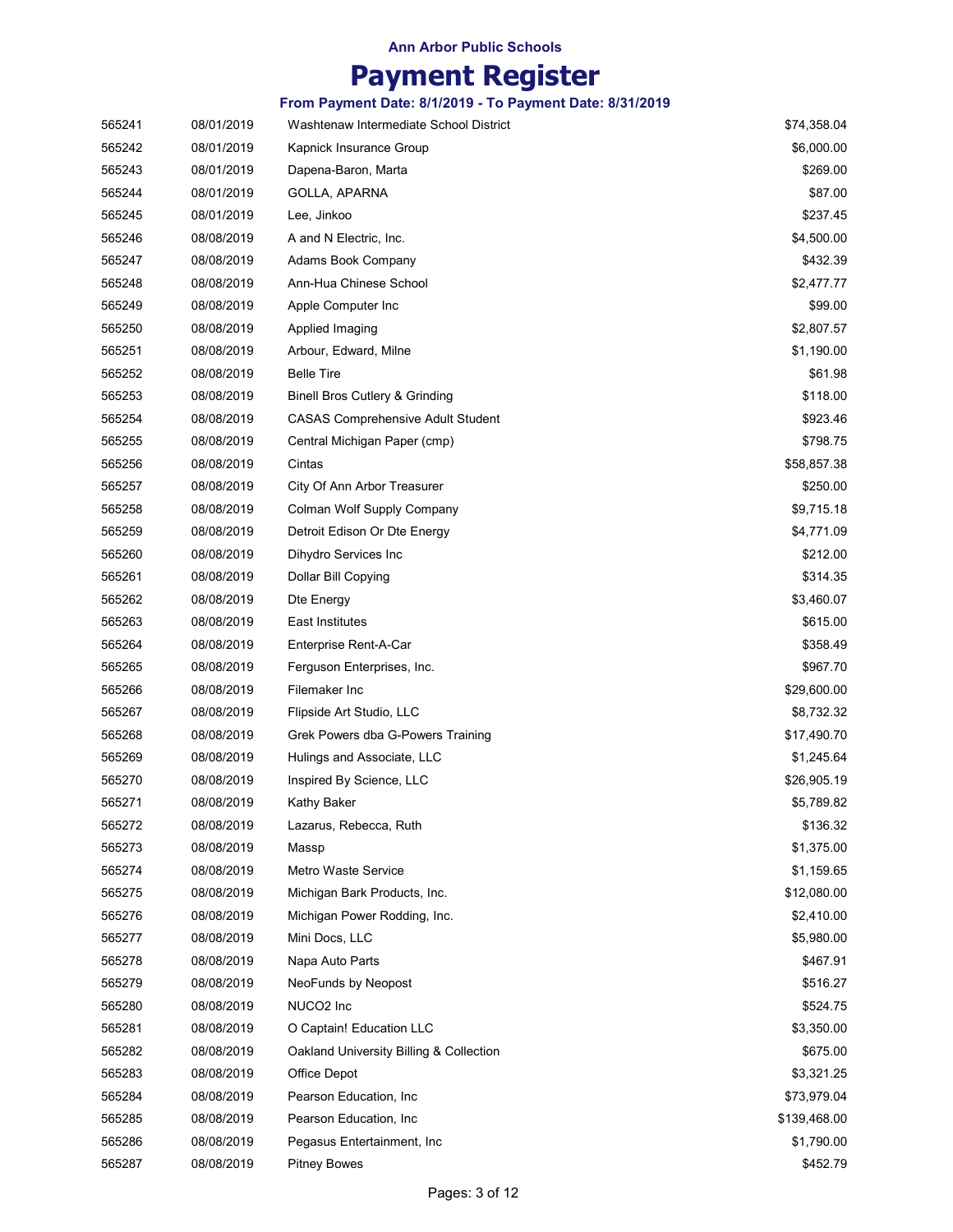# Payment Register

| 565288 | 08/08/2019 | Premier Agendas, Inc.                              | \$2,530.00   |
|--------|------------|----------------------------------------------------|--------------|
| 565289 | 08/08/2019 | <b>Quill Corporation</b>                           | \$723.58     |
| 565290 | 08/08/2019 | Riddell/All American Sports                        | \$308.46     |
| 565291 | 08/08/2019 | Robert's Floors Company                            | \$14,440.00  |
| 565292 | 08/08/2019 | <b>Rydin Decal</b>                                 | \$208.00     |
| 565293 | 08/08/2019 | Sani-Vac Service, Inc.                             | \$1,875.00   |
| 565294 | 08/08/2019 | School Specialty Inc*                              | \$1,775.80   |
| 565295 | 08/08/2019 | Sentinel Technologies Inc                          | \$222,840.00 |
| 565296 | 08/08/2019 | Service Pro Plumbing & Environmental Contracting I | \$474.49     |
| 565297 | 08/08/2019 | Signs By Tomorrow                                  | \$867.95     |
| 565298 | 08/08/2019 | Southpaw Enterprises Inc.                          | \$1,896.66   |
| 565299 | 08/08/2019 | Sports & Recreation, LLC                           | \$30,908.43  |
| 565300 | 08/08/2019 | Staples Advantage                                  | \$93.34      |
| 565301 | 08/08/2019 | StataCorp LLC                                      | \$425.00     |
| 565302 | 08/08/2019 | Talent Assessment, Inc                             | \$1,000.00   |
| 565303 | 08/08/2019 | The Arbiter                                        | \$3,276.00   |
| 565304 | 08/08/2019 | The Enrico Group                                   | \$266.00     |
| 565305 | 08/08/2019 | The F.P. Horak Company                             | \$1,164.64   |
| 565306 | 08/08/2019 | The Sherwin-Williams Company                       | \$1,863.06   |
| 565307 | 08/08/2019 | The Tennis & Golf Company                          | \$507.95     |
| 565308 | 08/08/2019 | Thermal-Netics Inc.                                | \$11,323.00  |
| 565309 | 08/08/2019 | Tyler Technologies, Inc.                           | \$14,553.12  |
| 565310 | 08/08/2019 | Unit Packaging                                     | \$224.23     |
| 565311 | 08/08/2019 | W.J. O'Neil Company                                | \$13,750.00  |
| 565312 | 08/08/2019 | Waste Management                                   | \$3,078.68   |
| 565313 | 08/08/2019 | Webster Township Treasurer's Office                | \$535.00     |
| 565314 | 08/08/2019 | Wilson Language Training                           | \$207,006.70 |
| 565315 | 08/14/2019 | David Lowell's Towing                              | \$61.30      |
| 565316 | 08/14/2019 | Mea Financial Services Inc. Group Term Life        | \$4,171.67   |
| 565317 | 08/14/2019 | Messa (370)                                        | \$531,116.13 |
| 565318 | 08/14/2019 | Michigan Department of Treasury                    | \$512.61     |
| 565319 | 08/14/2019 | Michigan Guaranty Agency                           | \$84.45      |
| 565320 | 08/14/2019 | <b>Pioneer Credit Recovery</b>                     | \$311.82     |
| 565321 | 08/14/2019 | Set-Seg (opt & Gtl)                                | \$1,075.55   |
| 565322 | 08/14/2019 | State of Kansas                                    | \$205.20     |
| 565323 | 08/14/2019 | Szuba & Associates, PLLC                           | \$236.13     |
| 565324 | 08/14/2019 | U.S. Department of Education                       | \$85.30      |
| 565325 | 08/14/2019 | University Of Michigan Credit Union                | \$50.00      |
| 565326 | 08/14/2019 | Unum Life Insurance Company Of America             | \$8,040.57   |
| 565327 | 08/14/2019 | Unum Long/Short Term Insurance Company Of America  | \$12,328.70  |
| 565328 | 08/14/2019 | US Department Of Education                         | \$311.82     |
| 565329 | 08/14/2019 | Velo Law Office                                    | \$154.88     |
| 565330 | 08/14/2019 | Weber & Olcese, P.L.C                              | \$309.50     |
| 565331 | 08/14/2019 | Chapter 13                                         | \$150.10     |
| 565332 | 08/14/2019 | Chapter 13 Trustee                                 | \$253.85     |
| 565333 | 08/14/2019 | Goodman Frost Pllc                                 | \$50.00      |
| 565334 | 08/14/2019 | Michigan Guaranty Agency                           | \$199.85     |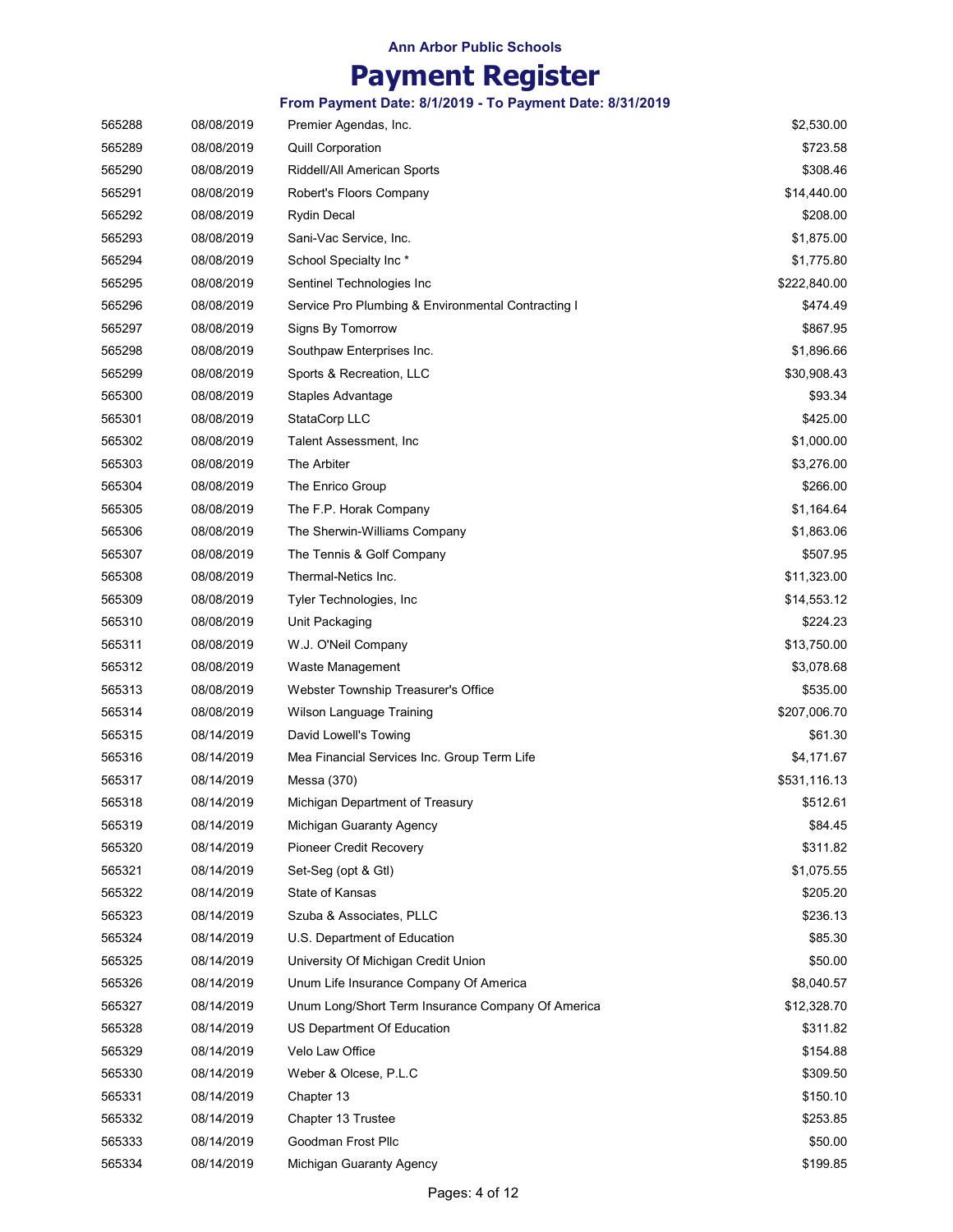# Payment Register

| 565335 | 08/14/2019 | Michigan State Disbursement Unit               | \$4,258.89   |
|--------|------------|------------------------------------------------|--------------|
| 565336 | 08/14/2019 | Office Of The Chapter 13 Trustee               | \$336.96     |
| 565337 | 08/14/2019 | US Department Of Education                     | \$102.40     |
| 565338 | 08/14/2019 | US Department Of Education                     | \$88.15      |
| 565339 | 08/14/2019 | US Dept Of Education                           | \$207.80     |
| 565340 | 08/15/2019 | A/C Building System, Inc.                      | \$31,499.10  |
| 565341 | 08/15/2019 | <b>AM Services</b>                             | \$1,980.00   |
| 565342 | 08/15/2019 | Ann Arbor Area Transportation Authority        | \$150.00     |
| 565343 | 08/15/2019 | Apple Computer Inc                             | \$221,146.75 |
| 565344 | 08/15/2019 | Arbor Masonry, Inc.                            | \$43,400.00  |
| 565345 | 08/15/2019 | Arch Environmental Group, Inc                  | \$6,183.16   |
| 565346 | 08/15/2019 | AT&T                                           | \$71.62      |
| 565347 | 08/15/2019 | Berry, Natalie, Jacquelyn                      | \$216.40     |
| 565348 | 08/15/2019 | <b>Bio Company</b>                             | \$186.16     |
| 565349 | 08/15/2019 | Blue Star, Inc                                 | \$4,100.00   |
| 565350 | 08/15/2019 | BWB Reasonable and Reliable Transportation LLC | \$2,520.00   |
| 565351 | 08/15/2019 | Carolina Biological Supply Company             | \$259.12     |
| 565352 | 08/15/2019 | <b>CDW Government LLC</b>                      | \$137,744.95 |
| 565353 | 08/15/2019 | Center for Responsive Schools, Inc.            | \$42,000.00  |
| 565354 | 08/15/2019 | Central Michigan Paper (cmp)                   | \$3,360.40   |
| 565355 | 08/15/2019 | Cintas                                         | \$844.70     |
| 565356 | 08/15/2019 | Cintas                                         | \$4,047.49   |
| 565357 | 08/15/2019 | Clark Hill PLLC                                | \$4,186.18   |
| 565358 | 08/15/2019 | Conner, Sarah                                  | \$588.50     |
| 565359 | 08/15/2019 | Detroit Edison Or Dte Energy                   | \$61,102.01  |
| 565360 | 08/15/2019 | Detroit Edison Or Dte Energy Company           | \$1,313.81   |
| 565361 | 08/15/2019 | Discovery Education, Inc.                      | \$24,480.00  |
| 565362 | 08/15/2019 | Dollar Bill Copying                            | \$5,227.39   |
| 565363 | 08/15/2019 | Dte Energy                                     | \$20,894.29  |
| 565364 | 08/15/2019 | Eastern Michigan University                    | \$4,000.00   |
| 565365 | 08/15/2019 | <b>ECA Educational Services Inc</b>            | \$30,064.65  |
| 565366 | 08/15/2019 | Emmer, Laura                                   | \$2,030.82   |
| 565367 | 08/15/2019 | <b>Federal Express Corporation</b>             | \$116.30     |
| 565368 | 08/15/2019 | Fiber Link Inc.                                | \$2,997.75   |
| 565369 | 08/15/2019 | Flinn Scientific Co.                           | \$178.05     |
| 565370 | 08/15/2019 | Frontline Placement Technologies, Inc.         | \$28,136.68  |
| 565371 | 08/15/2019 | Gary Vartanian dba Alignment Yoga              | \$28.37      |
| 565372 | 08/15/2019 | Gaynor, Jeffrey, T                             | \$130.00     |
| 565373 | 08/15/2019 | Gordon Food Service                            | \$617.44     |
| 565374 | 08/15/2019 | Great Lakes Environmental Service, Inc.        | \$22,952.00  |
| 565375 | 08/15/2019 | Hewitt's Music, Inc.                           | \$3,510.00   |
| 565376 | 08/15/2019 | IDN- Hardware Sales Inc.                       | \$19,478.00  |
| 565377 | 08/15/2019 | Implus Footcare, LLC                           | \$3,899.74   |
| 565378 | 08/15/2019 | Johnson, Bryan, Lee                            | \$130.00     |
| 565379 | 08/15/2019 | Johnstone Supply Detroit Group                 | \$245.79     |
| 565380 | 08/15/2019 | Kelly-Shaieb, Jessica, Leigh                   | \$130.00     |
| 565381 | 08/15/2019 | Kennedy Industries                             | \$750.00     |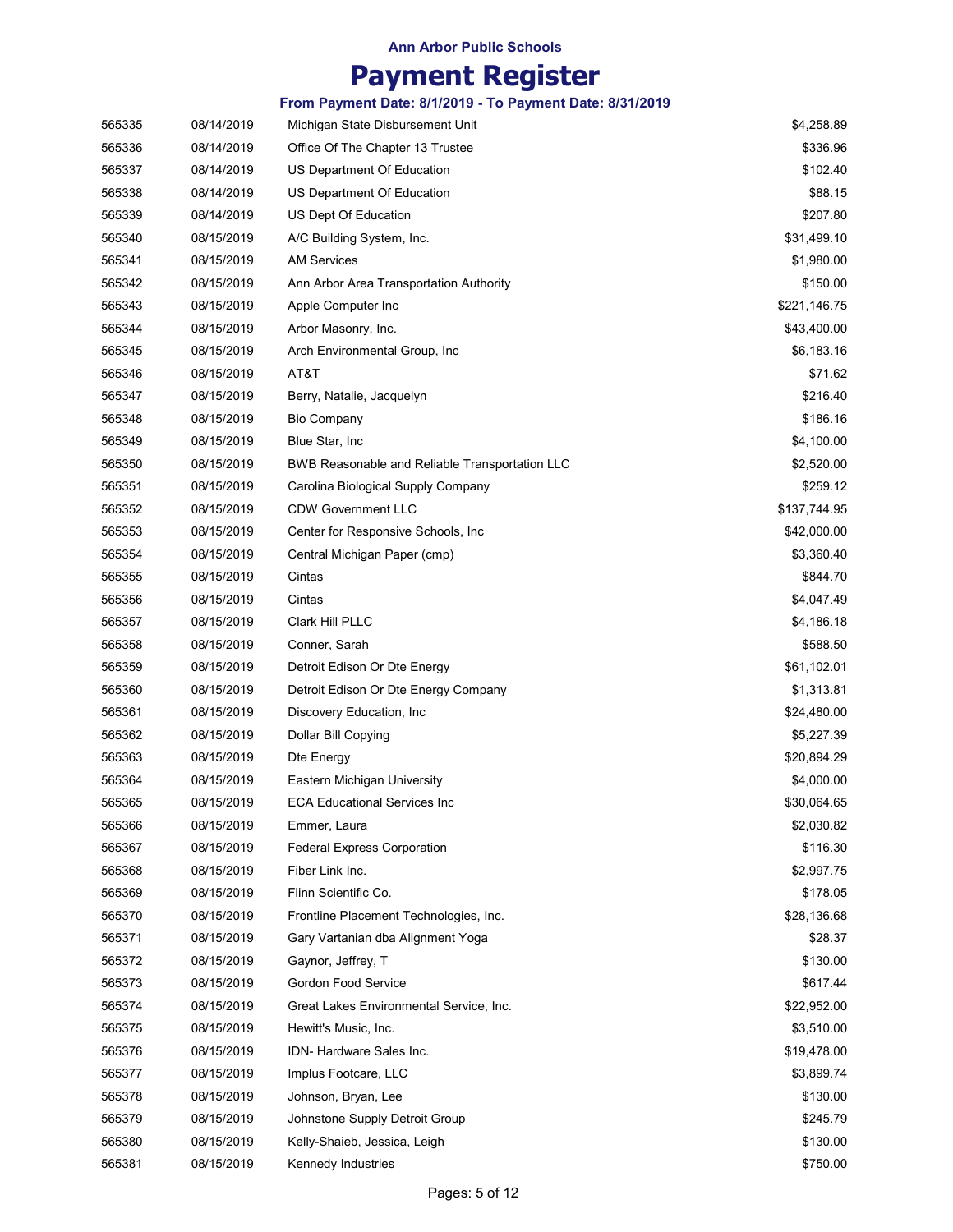# Payment Register

| 565382 | 08/15/2019 | Lazarus, Rebecca, Ruth                            | \$130.00    |
|--------|------------|---------------------------------------------------|-------------|
| 565383 | 08/15/2019 | Leslie Fisher                                     | \$9,000.00  |
| 565384 | 08/15/2019 | <b>Madison Electric</b>                           | \$731.80    |
| 565385 | 08/15/2019 | Margolis Companies, Inc.                          | \$55,663.20 |
| 565386 | 08/15/2019 | Mcnaughton-Mckay Electric                         | \$6,443.45  |
| 565387 | 08/15/2019 | Meridian Winds LLC                                | \$2,366.00  |
| 565388 | 08/15/2019 | MI School Vocal Music Association District 12     | \$3,080.00  |
| 565389 | 08/15/2019 | Michigan State University                         | \$6,000.00  |
| 565390 | 08/15/2019 | Midwestern Consulting Inc-Mci                     | \$8,504.89  |
| 565391 | 08/15/2019 | Mitchell, Harmony, Tynisha                        | \$130.00    |
| 565392 | 08/15/2019 | Noteflight LLC                                    | \$6,173.10  |
| 565393 | 08/15/2019 | Office Depot                                      | \$3,345.87  |
| 565394 | 08/15/2019 | Phoenix Contractors, Inc.                         | \$5,251.00  |
| 565395 | 08/15/2019 | Pomona College                                    | \$5,000.00  |
| 565396 | 08/15/2019 | PowerSchool Group, LIC                            | \$9,029.32  |
| 565397 | 08/15/2019 | Project Lead The Way, Inc.                        | \$2,732.00  |
| 565398 | 08/15/2019 | Riddell/All American Sports                       | \$3,307.18  |
| 565399 | 08/15/2019 | Rydin Decal                                       | \$552.25    |
| 565400 | 08/15/2019 | Samuel French Inc                                 | \$75.00     |
| 565401 | 08/15/2019 | School Specialty Inc*                             | \$400.42    |
| 565402 | 08/15/2019 | Schoolcraft College                               | \$6,000.00  |
| 565403 | 08/15/2019 | ScreenLine, LLC                                   | \$1,240.00  |
| 565404 | 08/15/2019 | Shamrock Floor Inc                                | \$6,828.68  |
| 565405 | 08/15/2019 | Signs By Tomorrow                                 | \$2,760.00  |
| 565406 | 08/15/2019 | Simone Danyiell Lightfoot                         | \$130.00    |
| 565407 | 08/15/2019 | Southpaw Enterprises Inc.                         | \$291.00    |
| 565408 | 08/15/2019 | Spirit Assist Hypnotherapy, LLC                   | \$129.03    |
| 565409 | 08/15/2019 | Steps To Literacy                                 | \$335.70    |
| 565410 | 08/15/2019 | Stone & Dirt                                      | \$57,550.00 |
| 565411 | 08/15/2019 | Susan Eunice Baskett                              | \$130.00    |
| 565412 | 08/15/2019 | Swank Motion Pictures Inc DBA Movie Licensing USA | \$23,049.00 |
| 565413 | 08/15/2019 | <b>Talx Corporation</b>                           | \$1,253.47  |
| 565414 | 08/15/2019 | Tango Experience - Ann Arbor, LLC                 | \$477.57    |
| 565415 | 08/15/2019 | Tech Mechanical, Inc.                             | \$4,777.87  |
| 565416 | 08/15/2019 | The College of Wooster                            | \$5,000.00  |
| 565417 | 08/15/2019 | The Heaney Group                                  | \$2,044.30  |
| 565418 | 08/15/2019 | The Sherwin-Williams Company                      | \$350.48    |
| 565419 | 08/15/2019 | The University of Michigan                        | \$14,000.00 |
| 565420 | 08/15/2019 | The University of Michigan                        | \$3,800.00  |
| 565421 | 08/15/2019 | Town & Country Pools                              | \$1,536.00  |
| 565422 | 08/15/2019 | Trane Co.                                         | \$9,137.32  |
| 565423 | 08/15/2019 | Unit Packaging                                    | \$968.81    |
| 565424 | 08/15/2019 | Vassar College                                    | \$1,200.00  |
| 565425 | 08/15/2019 | Ward's Natural Science Est.llc                    | \$2,196.22  |
| 565426 | 08/15/2019 | Wasentha Young dba Peaceful Dragon School         | \$420.75    |
| 565427 | 08/15/2019 | Washtenaw Community College Financial Services    | \$9,000.00  |
| 565428 | 08/15/2019 | Washtenaw Glass Co.                               | \$1,467.93  |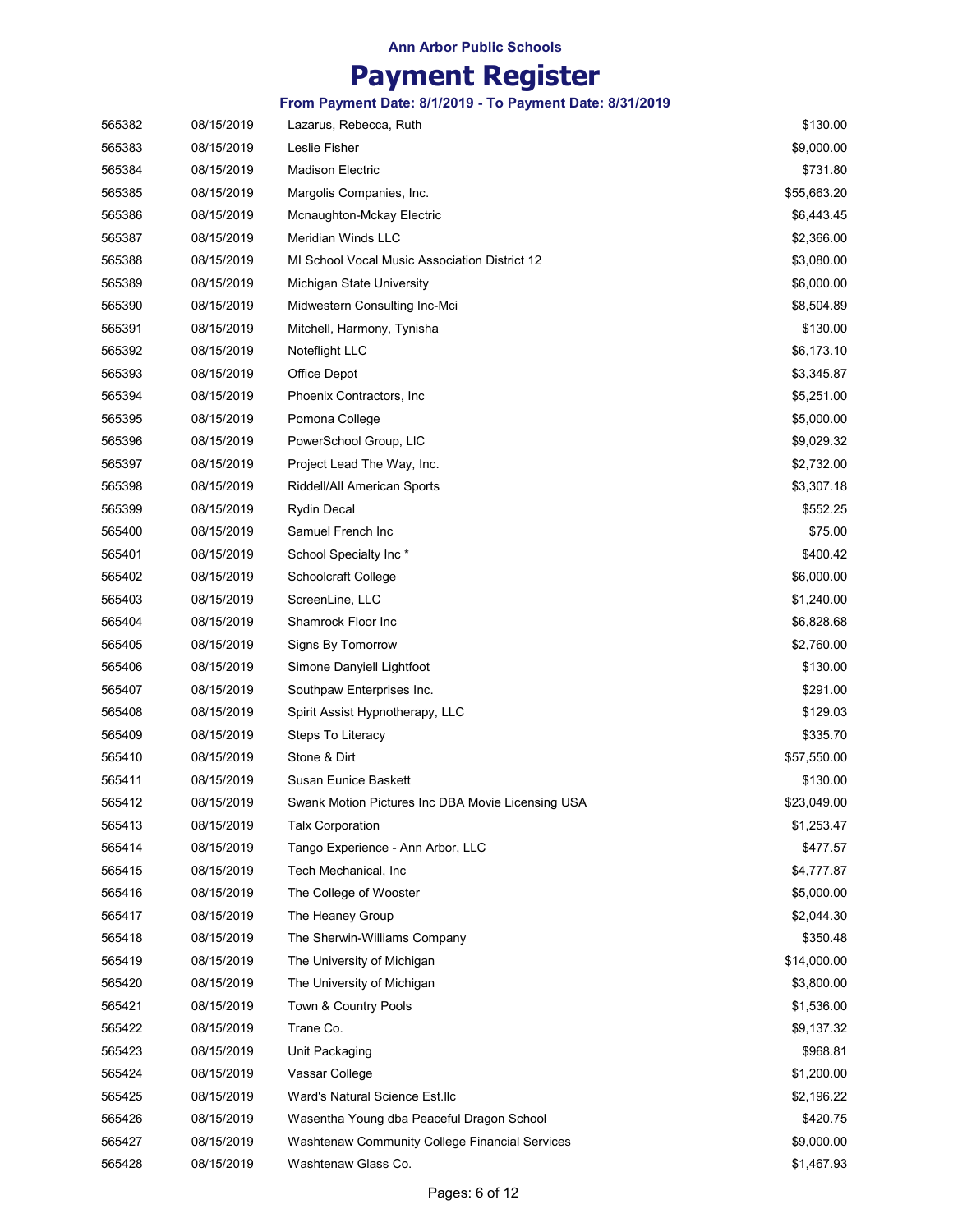### Payment Register

| 565429 | 08/15/2019 | Western Michigan University                        | \$3,350.00   |
|--------|------------|----------------------------------------------------|--------------|
| 565430 | 08/15/2019 | Wolverine Supply Inc                               | \$2,773.78   |
| 565431 | 08/15/2019 | Zurich Deductible Recovery Group                   | \$2,277.87   |
| 565432 | 08/15/2019 | Paradigm Equities Inc                              | \$20,603.48  |
| 565433 | 08/22/2019 | <b>AM Services</b>                                 | \$21,146.00  |
| 565434 | 08/22/2019 | Ann Arbor Welding Supply                           | \$58.55      |
| 565435 | 08/22/2019 | Apple Computer Inc                                 | \$12,883.90  |
| 565436 | 08/22/2019 | <b>ARC Document Solutions LLC</b>                  | \$10.67      |
| 565437 | 08/22/2019 | <b>Ascott Corporation</b>                          | \$5,548.20   |
| 565438 | 08/22/2019 | Bigler, Mary                                       | \$966.73     |
| 565439 | 08/22/2019 | <b>Blick Art Materials LLC</b>                     | \$1,568.87   |
| 565440 | 08/22/2019 | <b>Bodies In Balance Fitness Studio</b>            | \$195.95     |
| 565441 | 08/22/2019 | Care Transport Inc.                                | \$7,585.00   |
| 565442 | 08/22/2019 | Carl Gunderson Dba Simply Holistic Fitn            | \$2,510.34   |
| 565443 | 08/22/2019 | Carolyn Anderson-Fermann dba Simply Organized Life | \$130.60     |
| 565444 | 08/22/2019 | Carpentry Concepts & Ceilings                      | \$2,263.00   |
| 565445 | 08/22/2019 | <b>CDW Government LLC</b>                          | \$17,790.00  |
| 565446 | 08/22/2019 | Cendrowski, Chelsea                                | \$2,196.23   |
| 565447 | 08/22/2019 | Center for Neuropsychology & Learning              | \$2,500.00   |
| 565448 | 08/22/2019 | Central Michigan Paper (cmp)                       | \$1,168.00   |
| 565449 | 08/22/2019 | Cintas                                             | \$11,079.03  |
| 565450 | 08/22/2019 | Classroom Direct/School Specialty                  | \$4,224.75   |
| 565451 | 08/22/2019 | Demco, Inc.                                        | \$447.59     |
| 565452 | 08/22/2019 | Detroit Edison Or Dte Energy                       | \$62,466.34  |
| 565453 | 08/22/2019 | Dollamur Sports Surfaces                           | \$10,174.16  |
| 565454 | 08/22/2019 | Dollar Bill Copying                                | \$1,124.61   |
| 565455 | 08/22/2019 | Dte Energy                                         | \$51,285.83  |
| 565456 | 08/22/2019 | EMU                                                | \$350.00     |
| 565457 | 08/22/2019 | Enterprise Rent-A-Car                              | \$1,478.10   |
| 565458 | 08/22/2019 | Ferguson Enterprises, Inc.                         | \$447.61     |
| 565459 | 08/22/2019 | Flipside Art Studio, LLC                           | \$18,278.11  |
| 565460 | 08/22/2019 | Francesca Gitschlag                                | \$388.69     |
| 565461 | 08/22/2019 | Gaiser, Ingeborg                                   | \$226.86     |
| 565462 | 08/22/2019 | GCA Education Services, Inc.                       | \$497,564.00 |
| 565463 | 08/22/2019 | <b>General Painting Company LLC</b>                | \$145.00     |
| 565464 | 08/22/2019 | <b>Geraldine Powell</b>                            | \$2,179.03   |
| 565465 | 08/22/2019 | Getaway Tours Inc                                  | \$28,405.00  |
| 565466 | 08/22/2019 | <b>Graduation Alliance</b>                         | \$18,450.00  |
| 565467 | 08/22/2019 | Great Lakes Hotel Supply Company                   | \$23,810.00  |
| 565468 | 08/22/2019 | Grek Powers dba G-Powers Training                  | \$5,939.61   |
| 565469 | 08/22/2019 | Gvp-Sports Network Inc.                            | \$7,785.00   |
| 565470 | 08/22/2019 | Hagadone LLC                                       | \$1,316.30   |
| 565471 | 08/22/2019 | Hocking, Lucinda, Lee                              | \$198.59     |
| 565472 | 08/22/2019 | Huntington National Bank                           | \$500.00     |
| 565473 | 08/22/2019 | Indiana Printing and Publishing Company Inc.       | \$5,328.00   |
| 565474 | 08/22/2019 | Inspired By Science, LLC                           | \$16,635.43  |
| 565475 | 08/22/2019 | Inventive Technology, Inc                          | \$60.00      |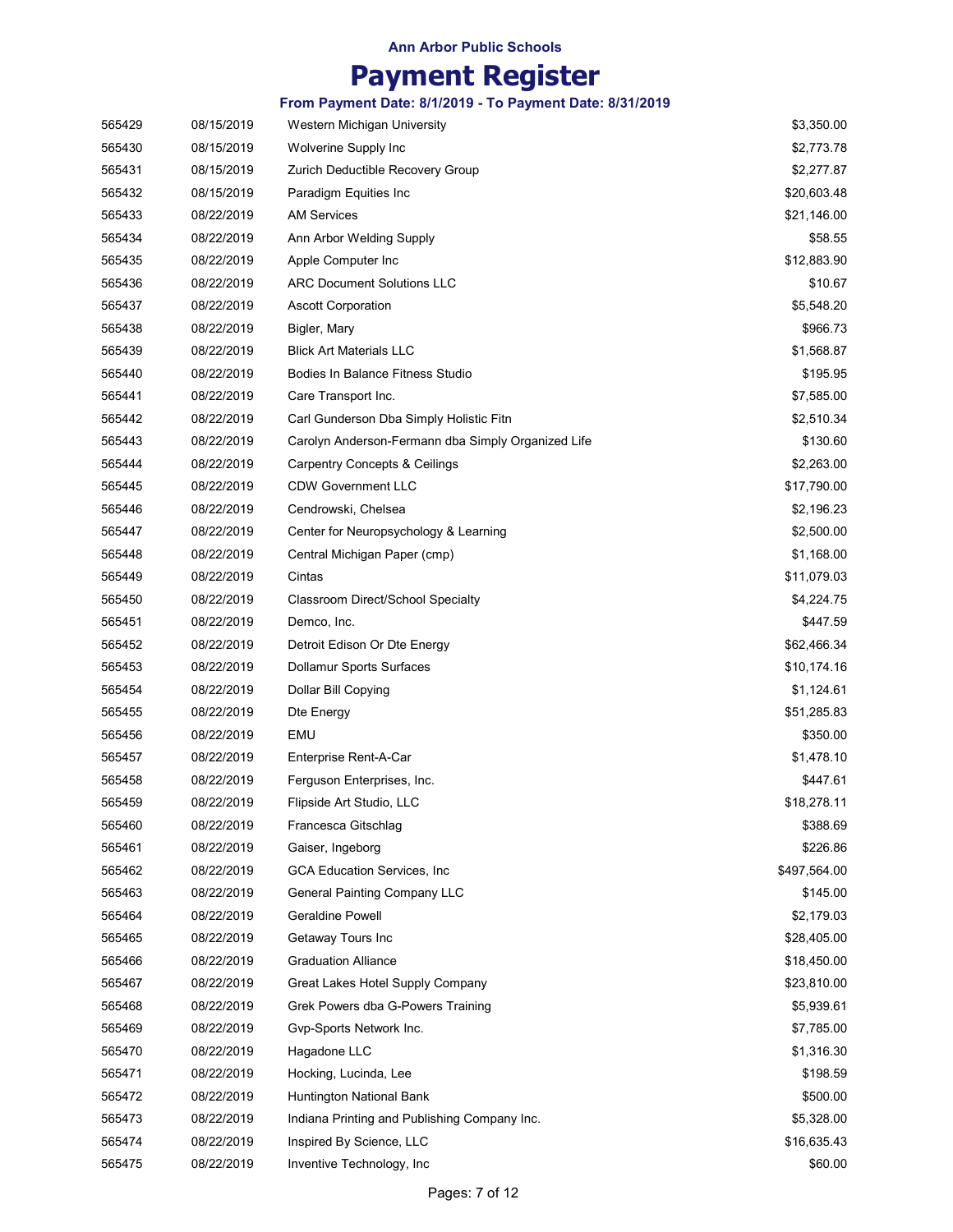# Payment Register

| 565476 | 08/22/2019 | Jensen, Dale DBA Michigan Feldenkrais            | \$514.62     |
|--------|------------|--------------------------------------------------|--------------|
| 565477 | 08/22/2019 | Johnstone Supply Detroit Group                   | \$4,977.69   |
| 565478 | 08/22/2019 | Karen Alison Tenbrink                            | \$660.86     |
| 565479 | 08/22/2019 | Knutsons Travelport                              | \$303.60     |
| 565480 | 08/22/2019 | Learning Without Tears                           | \$6,930.45   |
| 565481 | 08/22/2019 | Let's Go Transportation Services                 | \$1,826.00   |
| 565482 | 08/22/2019 | Lynda Gronlund                                   | \$135.07     |
| 565483 | 08/22/2019 | <b>Maurice Archer</b>                            | \$719.87     |
| 565484 | 08/22/2019 | Mcgraw-Hill School Education                     | \$168,953.40 |
| 565485 | 08/22/2019 | Mcnaughton-Mckay Electric                        | \$2,321.47   |
| 565486 | 08/22/2019 | Meridian Winds LLC                               | \$3,563.00   |
| 565487 | 08/22/2019 | Messa (370)                                      | \$530,921.06 |
| 565488 | 08/22/2019 | Mi High School Field Hockey Association (mhsfha) | \$300.00     |
| 565489 | 08/22/2019 | Michigan Association of School Boards            | \$9,963.00   |
| 565490 | 08/22/2019 | Michigan Power Rodding, Inc.                     | \$501.00     |
| 565491 | 08/22/2019 | Michigan Water Polo Association                  | \$500.00     |
| 565492 | 08/22/2019 | Michigan Web Press                               | \$12,218.87  |
| 565493 | 08/22/2019 | Mini Docs, LLC                                   | \$2,990.00   |
| 565494 | 08/22/2019 | Mumm, Susan, Marie                               | \$1,300.00   |
| 565495 | 08/22/2019 | Nancy Lybrink                                    | \$994.93     |
| 565496 | 08/22/2019 | Nasco                                            | \$398.20     |
| 565497 | 08/22/2019 | National Inventors Hall of Fame, Inc.            | \$7,080.00   |
| 565498 | 08/22/2019 | NeoFunds by Neopost                              | \$248.46     |
| 565499 | 08/22/2019 | NUCO2 Inc                                        | \$296.28     |
| 565500 | 08/22/2019 | Nustarr, LLC, Apple Textbooks                    | \$3,800.00   |
| 565501 | 08/22/2019 | Office Depot                                     | \$7,403.74   |
| 565502 | 08/22/2019 | Overhead Door West Commerical, Inc.              | \$11,770.00  |
| 565503 | 08/22/2019 | Pioneer Athletic Booster Club                    | \$1,958.29   |
| 565504 | 08/22/2019 | Pitney Bowes, Inc.                               | \$226.06     |
| 565505 | 08/22/2019 | Pitney Bowes-Purchase Power                      | \$565.31     |
| 565506 | 08/22/2019 | PowerSchool Group, LIC                           | \$1,060.90   |
| 565507 | 08/22/2019 | Print-Tech Inc                                   | \$552.64     |
| 565508 | 08/22/2019 | Project Lead The Way, Inc.                       | \$15,610.00  |
| 565509 | 08/22/2019 | <b>Quill Corporation</b>                         | \$1,813.90   |
| 565510 | 08/22/2019 | Rachel Costantino                                | \$5,157.19   |
| 565511 | 08/22/2019 | RKA Petroleum Companies, Inc.                    | \$22,761.60  |
| 565512 | 08/22/2019 | Rocket Enterprise, Inc.                          | \$293.00     |
| 565513 | 08/22/2019 | <b>Rovin Ceramics</b>                            | \$492.50     |
| 565514 | 08/22/2019 | S & S Worldwide, Inc.                            | \$58.39      |
| 565515 | 08/22/2019 | Schmitz, Vicki                                   | \$141.15     |
| 565516 | 08/22/2019 | Scholastic Inc                                   | \$80.00      |
| 565517 | 08/22/2019 | <b>School Datebooks</b>                          | \$2,340.31   |
| 565518 | 08/22/2019 | School Specialty Inc*                            | \$1,667.29   |
| 565519 | 08/22/2019 | Smith, Patricia, F                               | \$537.39     |
| 565520 | 08/22/2019 | SOS Community Services, Inc.                     | \$2,000.00   |
| 565521 | 08/22/2019 | Southeastern Conference                          | \$800.00     |
| 565522 | 08/22/2019 | Sowash Ventures, LLC                             | \$5,000.00   |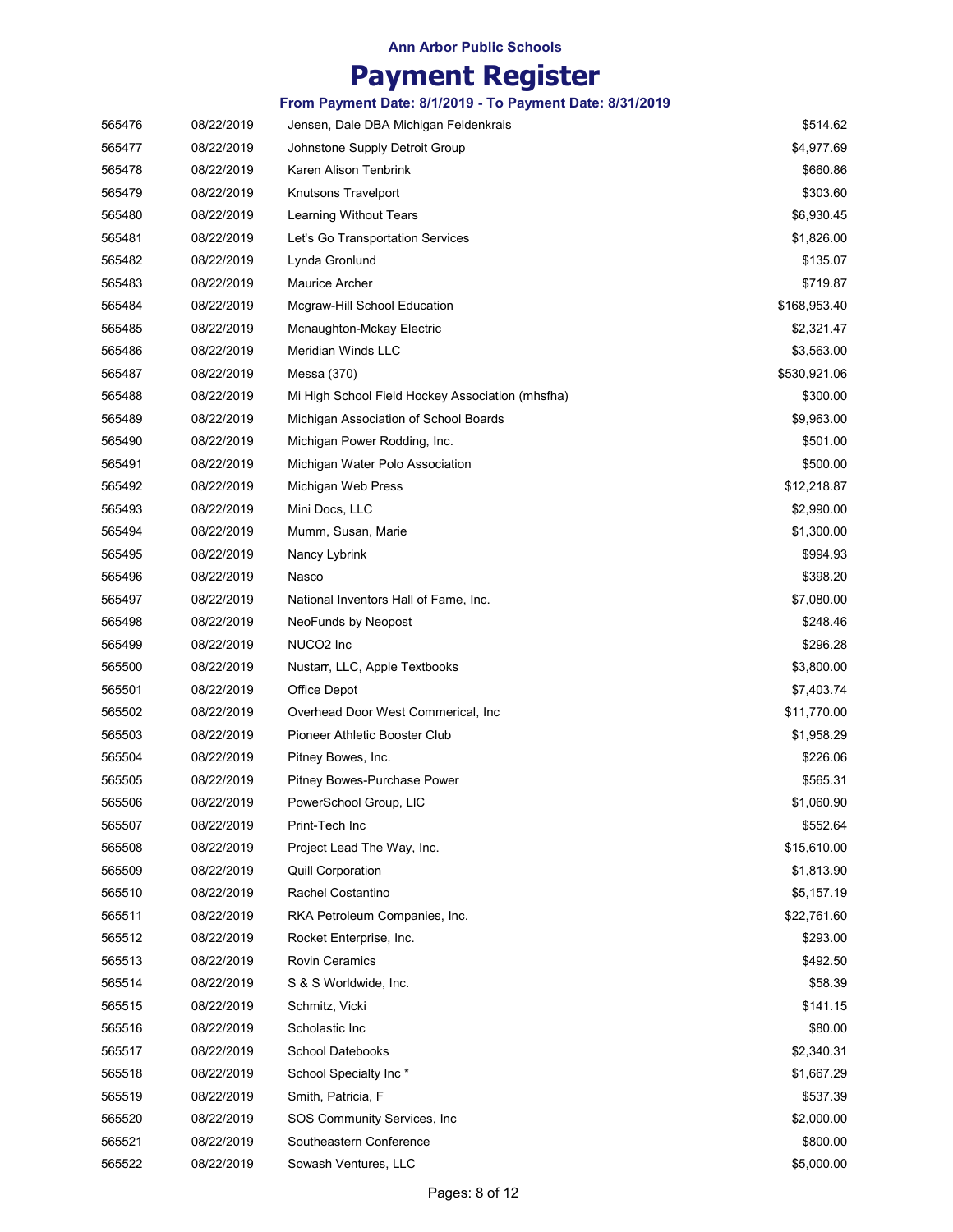# Payment Register

| 565523 | 08/22/2019 | SP Designs & Manufacturing Inc.           | \$45.65      |
|--------|------------|-------------------------------------------|--------------|
| 565524 | 08/22/2019 | Spencer C. Michaud                        | \$912.91     |
| 565525 | 08/22/2019 | Sports & Recreation, LLC                  | \$9,944.61   |
| 565526 | 08/22/2019 | Staples Advantage                         | \$193.22     |
| 565527 | 08/22/2019 | Steve's Custom Signs, Inc.                | \$775.00     |
| 565528 | 08/22/2019 | Stevens Disposal & Recycling Services Inc | \$2,130.00   |
| 565529 | 08/22/2019 | Submittable                               | \$5,134.50   |
| 565530 | 08/22/2019 | <b>Superior Text</b>                      | \$2,141.85   |
| 565531 | 08/22/2019 | <b>Talx Corporation</b>                   | \$108.60     |
| 565532 | 08/22/2019 | Theatre Nova                              | \$2,950.95   |
| 565533 | 08/22/2019 | Total Armored Car Service, Inc.           | \$38.44      |
| 565534 | 08/22/2019 | Tredroc Tire Services, LLC                | \$2,859.01   |
| 565535 | 08/22/2019 | Tyler Technologies, Inc                   | \$1,320.24   |
| 565536 | 08/22/2019 | Unit Packaging                            | \$556.00     |
| 565537 | 08/22/2019 | University of Michigan, MedSport          | \$20.00      |
| 565538 | 08/22/2019 | Vesta Modular                             | \$820,042.13 |
| 565539 | 08/22/2019 | Vex Robotics, Inc.                        | \$1,563.86   |
| 565540 | 08/22/2019 | Video And Internet Stuff, Llc             | \$1,672.50   |
| 565541 | 08/22/2019 | Vsc Inc. Videoland Service Co.            | \$44,780.00  |
| 565542 | 08/22/2019 | Washtenaw Intermediate School District    | \$197,494.93 |
| 565543 | 08/22/2019 | Williams-Hoak, Debra, E                   | \$2,040.00   |
| 565544 | 08/22/2019 | Wolverine Supply Inc                      | \$231.10     |
| 565545 | 08/22/2019 | BROWN, CALUM                              | \$17.50      |
| 565546 | 08/22/2019 | Nordness, Dorothy                         | \$10.00      |
| 565547 | 08/22/2019 | Rodriquez, Belkis                         | \$10.00      |
| 565548 | 08/29/2019 | 4imprint, Inc.                            | \$1,520.99   |
| 565549 | 08/29/2019 | A and N Electric, Inc.                    | \$3,000.00   |
| 565550 | 08/29/2019 | A/C Building System, Inc.                 | \$22,177.80  |
| 565551 | 08/29/2019 | Abigail Anne Humphrey                     | \$425.33     |
| 565552 | 08/29/2019 | Allied Incorporated                       | \$5,804.86   |
| 565553 | 08/29/2019 | AM Services                               | \$82,830.57  |
| 565554 | 08/29/2019 | Apex Learning Inc                         | \$10,625.00  |
| 565555 | 08/29/2019 | <b>ARC Document Solutions LLC</b>         | \$3,052.66   |
| 565556 | 08/29/2019 | Arthur J Gallagher & Co                   | \$12,107.30  |
| 565557 | 08/29/2019 | <b>Ascott Corporation</b>                 | \$2,482.00   |
| 565558 | 08/29/2019 | Behler-Young Company                      | \$500.00     |
| 565559 | 08/29/2019 | Best Asphalt Inc                          | \$72,619.00  |
| 565560 | 08/29/2019 | <b>Blick Art Materials LLC</b>            | \$82.60      |
| 565561 | 08/29/2019 | Broadspire Services Inc.                  | \$19,473.71  |
| 565562 | 08/29/2019 | Capstone                                  | \$24,000.00  |
| 565563 | 08/29/2019 | Carl's Golfland                           | \$1,642.50   |
| 565564 | 08/29/2019 | <b>Carpentry Concepts &amp; Ceilings</b>  | \$1,510.15   |
| 565565 | 08/29/2019 | <b>CDW Government LLC</b>                 | \$7,248.32   |
| 565566 | 08/29/2019 | CEI Michigan LLC                          | \$5,823.00   |
| 565567 | 08/29/2019 | Center for Responsive Schools, Inc.       | \$414.40     |
| 565568 | 08/29/2019 | Ceridian Corporation/Lifeworks            | \$5,714.55   |
| 565569 | 08/29/2019 | Cintas                                    | \$15,505.94  |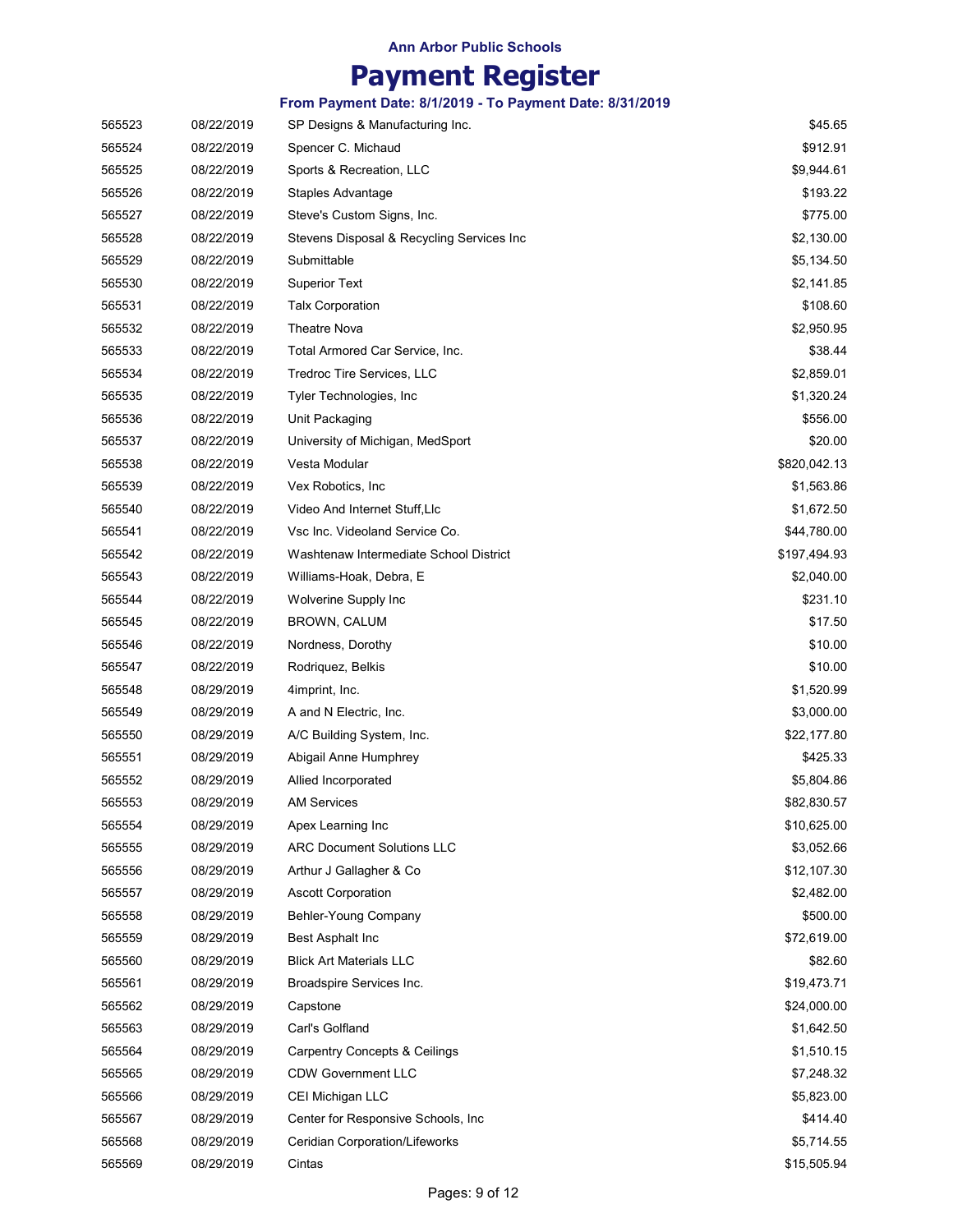# Payment Register

| 565570 | 08/29/2019 | City Of Ann Arbor Treasurer                        | \$240.00     |
|--------|------------|----------------------------------------------------|--------------|
| 565571 | 08/29/2019 | City Of Ann Arbor Treasurer                        | \$2,250.00   |
| 565572 | 08/29/2019 | <b>Classical Academic Press</b>                    | \$491.00     |
| 565573 | 08/29/2019 | Classroom Direct/School Specialty                  | \$57.32      |
| 565574 | 08/29/2019 | Clio Herald/Bridgeport Herald/Crossroad Advertiser | \$485.00     |
| 565575 | 08/29/2019 | Colman Wolf Supply Company                         | \$28,422.50  |
| 565576 | 08/29/2019 | Complete Production System Inc                     | \$260.00     |
| 565577 | 08/29/2019 | Depcon, Inc                                        | \$2,813.00   |
| 565578 | 08/29/2019 | Dollar Bill Copying                                | \$19,515.63  |
| 565579 | 08/29/2019 | Dorian L Deaver                                    | \$418.05     |
| 565580 | 08/29/2019 | <b>EAI Education</b>                               | \$3,091.24   |
| 565581 | 08/29/2019 | East Institutes                                    | \$665.00     |
| 565582 | 08/29/2019 | Easy English News                                  | \$1,350.00   |
| 565583 | 08/29/2019 | Ferguson Enterprises, Inc.                         | \$76.05      |
| 565584 | 08/29/2019 | <b>GCA Education Services, Inc.</b>                | \$497,564.00 |
| 565585 | 08/29/2019 | General Painting Company LLC                       | \$11,400.00  |
| 565586 | 08/29/2019 | Getaway Tours Inc                                  | \$1,495.00   |
| 565587 | 08/29/2019 | <b>Goddard Coatings Co</b>                         | \$2,050.00   |
| 565588 | 08/29/2019 | <b>GTSoft Inc</b>                                  | \$16,500.00  |
| 565589 | 08/29/2019 | Haldeman-Homme, Inc.                               | \$407.00     |
| 565590 | 08/29/2019 | Impressive Promotional Products, LLC               | \$1,937.00   |
| 565591 | 08/29/2019 | Innovative Communications Inc.                     | \$406,617.87 |
| 565592 | 08/29/2019 | James Lee Michaels Dba Avery Systems               | \$2,146.00   |
| 565593 | 08/29/2019 | Johnstone Supply Detroit Group                     | \$421.88     |
| 565594 | 08/29/2019 | Lakeshore Learning Materials                       | \$107.95     |
| 565595 | 08/29/2019 | Margolis Companies, Inc.                           | \$2,781.00   |
| 565596 | 08/29/2019 | Mcgraw-Hill School Education                       | \$73,530.77  |
| 565597 | 08/29/2019 | Medco Supply Co (lockbox) Or Masune & Surgical S   | \$3,762.10   |
| 565598 | 08/29/2019 | MEMSPA MI Elem. & Middle School Principals Assoc   | \$515.00     |
| 565599 | 08/29/2019 | Mi High School Field Hockey Association (mhsfha)   | \$300.00     |
| 565600 | 08/29/2019 | Michigan School Business Officials/MSBO            | \$300.00     |
| 565601 | 08/29/2019 | Michigan Water Polo Association                    | \$500.00     |
| 565602 | 08/29/2019 | Midwestern Consulting Inc-Mci                      | \$324.90     |
| 565603 | 08/29/2019 | MLive Media Group                                  | \$128.25     |
| 565604 | 08/29/2019 | <b>Musical Resources</b>                           | \$1,525.41   |
| 565605 | 08/29/2019 | Nasco                                              | \$23.04      |
| 565606 | 08/29/2019 | National Express Durham Holding Corp/DBA Trinity   | \$323,096.50 |
| 565607 | 08/29/2019 | Office Depot                                       | \$14,467.40  |
| 565608 | 08/29/2019 | <b>OHM Advisors</b>                                | \$18,996.25  |
| 565609 | 08/29/2019 | Pasco Scientific                                   | \$409.00     |
| 565610 | 08/29/2019 | Pearson Education, Inc.                            | \$1,049.40   |
| 565611 | 08/29/2019 | Photo Warehouse                                    | \$753.00     |
| 565612 | 08/29/2019 | Play By Design, LLC                                | \$6,475.00   |
| 565613 | 08/29/2019 | PowerSchool Group, LIC                             | \$2,200.00   |
| 565614 | 08/29/2019 | Precision Data Products, Inc.                      | \$90.45      |
| 565615 | 08/29/2019 | Project Lead The Way, Inc.                         | \$12,811.00  |
| 565616 | 08/29/2019 | <b>Quill Corporation</b>                           | \$2,890.78   |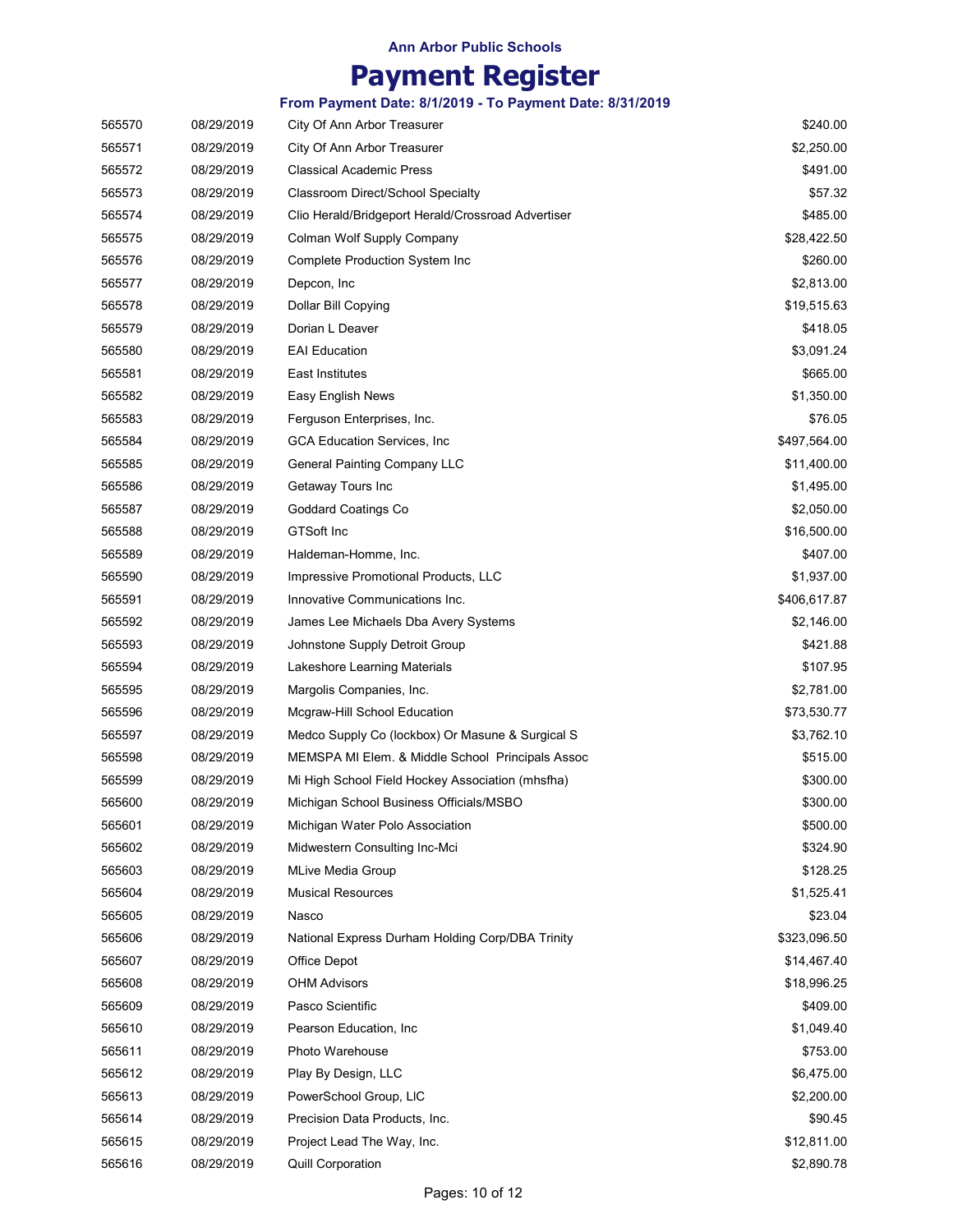# Payment Register

| 565617 | 08/29/2019 | Rochester 100                                  | \$733.05       |
|--------|------------|------------------------------------------------|----------------|
| 565618 | 08/29/2019 | Rocket Enterprise, Inc.                        | \$3,480.00     |
| 565619 | 08/29/2019 | School Specialty Inc*                          | \$17,336.83    |
| 565620 | 08/29/2019 | Securitas Security Services USA, Inc.          | \$2,770.34     |
| 565621 | 08/29/2019 | Sentinel Technologies Inc                      | \$1,242.00     |
| 565622 | 08/29/2019 | Signs By Tomorrow                              | \$203.25       |
| 565623 | 08/29/2019 | Southeastern Conference                        | \$800.00       |
| 565624 | 08/29/2019 | Steve Weiss Music                              | \$168.33       |
| 565625 | 08/29/2019 | Superior Groundcover Inc Groundcover Solution  | \$3,535.00     |
| 565626 | 08/29/2019 | The Sherwin-Williams Company                   | \$676.13       |
| 565627 | 08/29/2019 | The University of Michigan                     | \$1,500.00     |
| 565628 | 08/29/2019 | <b>Toshiba Business Solutions</b>              | \$6,216.00     |
| 565629 | 08/29/2019 | Town & Country Pools                           | \$1,460.00     |
| 565630 | 08/29/2019 | <b>Underground Printing</b>                    | \$596.20       |
| 565631 | 08/29/2019 | Unit Packaging                                 | \$2,788.60     |
| 565632 | 08/29/2019 | Washtenaw Intermediate School District         | \$100.00       |
| 565633 | 08/29/2019 | <b>Washtenaw Sand And Gravel</b>               | \$92.50        |
| 565634 | 08/30/2019 | Asset Acceptance LLC                           | \$199.60       |
| 565635 | 08/30/2019 | Berndt & Associates, P.C.                      | \$117.75       |
| 565636 | 08/30/2019 | Blue Care Network Of Michigan                  | \$35,414.42    |
| 565637 | 08/30/2019 | David Lowell's Towing                          | \$45.00        |
| 565638 | 08/30/2019 | Davis Vision                                   | \$9,495.50     |
| 565639 | 08/30/2019 | Mea Financial Services Inc. Group Term Life    | \$8,053.84     |
| 565640 | 08/30/2019 | Michigan Department of Treasury                | \$411.96       |
| 565641 | 08/30/2019 | Michigan Guaranty Agency                       | \$84.45        |
| 565642 | 08/30/2019 | Oklahoma Centralized Support Registry- FOC 711 | \$311.90       |
| 565643 | 08/30/2019 | Pioneer Credit Recovery                        | \$300.01       |
| 565644 | 08/30/2019 | <b>Priority Health</b>                         | \$1,981,272.79 |
| 565645 | 08/30/2019 | Shermeta Law Group, PLLC                       | \$229.05       |
| 565646 | 08/30/2019 | State of Kansas                                | \$205.20       |
| 565647 | 08/30/2019 | Stuart M. Collis (49530)                       | \$461.25       |
| 565648 | 08/30/2019 | Szuba & Associates, PLLC                       | \$234.82       |
| 565649 | 08/30/2019 | U.S. Department of Education                   | \$82.79        |
| 565650 | 08/30/2019 | University Of Michigan Credit Union            | \$50.00        |
| 565651 | 08/30/2019 | US Department Of Education                     | \$300.01       |
| 565652 | 08/30/2019 | Velo Law Office                                | \$232.53       |
| 565653 | 08/30/2019 | Weber & Olcese, P.L.C                          | \$291.88       |
| 565654 | 08/30/2019 | Weltman, Weinberg & Reis                       | \$180.86       |
| 565655 | 08/30/2019 | Chapter 13                                     | \$150.10       |
| 565656 | 08/30/2019 | Chapter 13 Trustee                             | \$253.85       |
| 565657 | 08/30/2019 | Goodman Frost Pllc                             | \$50.00        |
| 565658 | 08/30/2019 | Michigan Guaranty Agency                       | \$199.85       |
| 565659 | 08/30/2019 | Michigan State Disbursement Unit               | \$4,511.51     |
| 565660 | 08/30/2019 | Office Of The Chapter 13 Trustee               | \$516.59       |
| 565661 | 08/30/2019 | United States Treasury                         | \$271.63       |
| 565662 | 08/30/2019 | US Department Of Education                     | \$85.28        |
| 565663 | 08/30/2019 | US Department Of Education                     | \$95.53        |